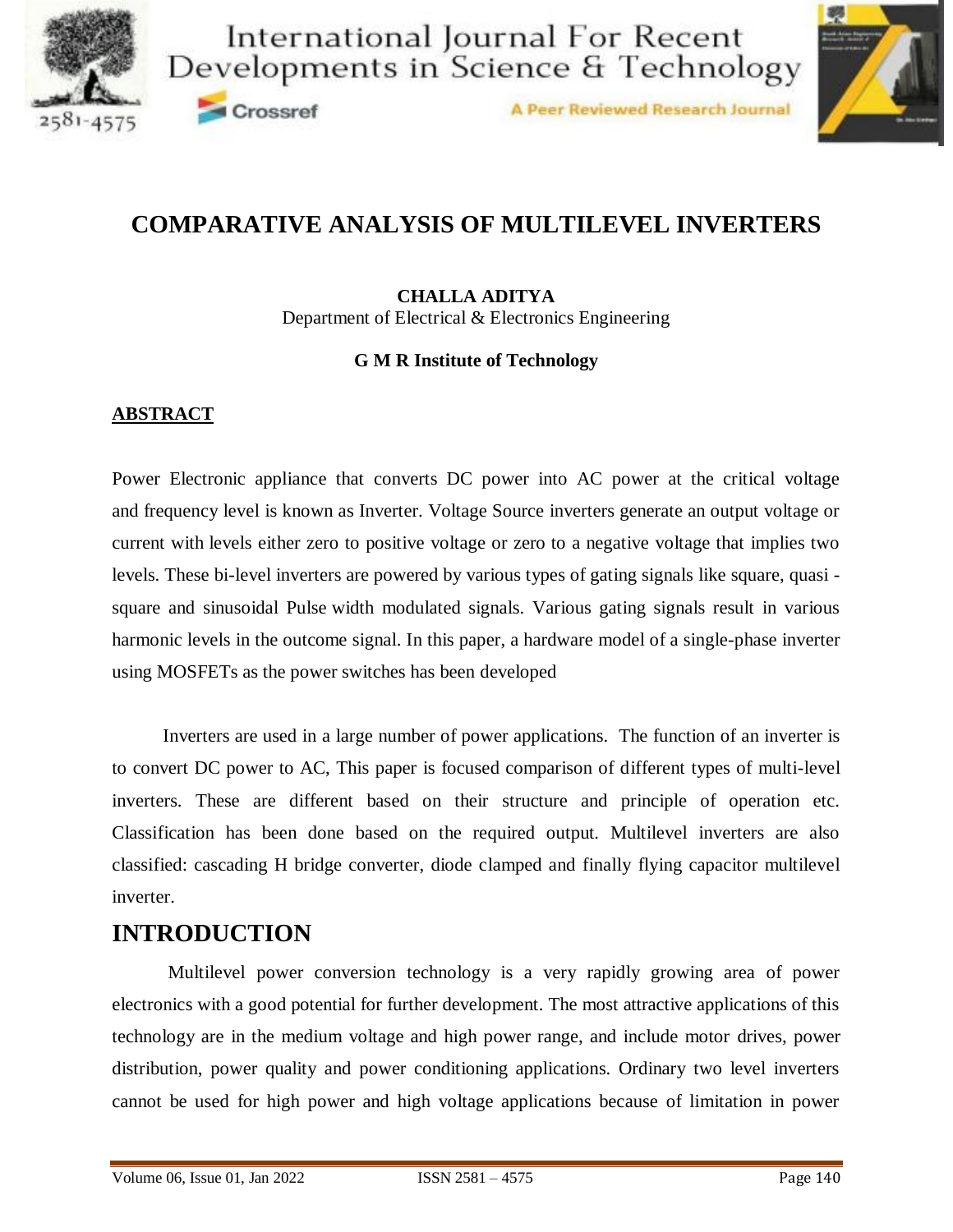



Crossref

A Peer Reviewed Research Journal

handling capability and rating of the semiconductor devices. To overcome the limited semiconductor voltage and current ratings, some kind of series and/or parallel connection will be necessary thereby allowing greater working voltages to be reached, which in turn increases the power they are able to handle. Due to their ability to synthesize waveforms with a better harmonic spectrum and attain higher voltages, multi-level inverters are receiving increasing attention in the past few decades. The three most important topologies have been proposed for multilevel inverters: diode-clamped (neutral-clamped); capacitor-clamped (flying capacitors) and cascaded H-Bridge Multilevel inverter with separate dc sources.Diode clamped requires more no of diodes and flying capacitor has capacitor balancing problem. In addition, several other topologies have been proposed in the literature. It is one of the topologies proposed for drive applications which meet the requirements such as highpower rating with reduced THD and switching losses.



### **HISTORY AND TYPES OF INVERTERS**

Fig 2.1

The history of multilevel inverter began in mid1970s, when the first patent describing an inverter topology capable of producing multilevel voltage from various DC voltage sources was published by Baker and Bannister (1975).It was started with three level inverter. Later developed topologies of several levels.it uses power electronic semi-conductor switch with separate dc voltage sources.Batteries and different renewable energy sources are used as the dc voltage sources. The desired voltage and power level are achieved with the combination of these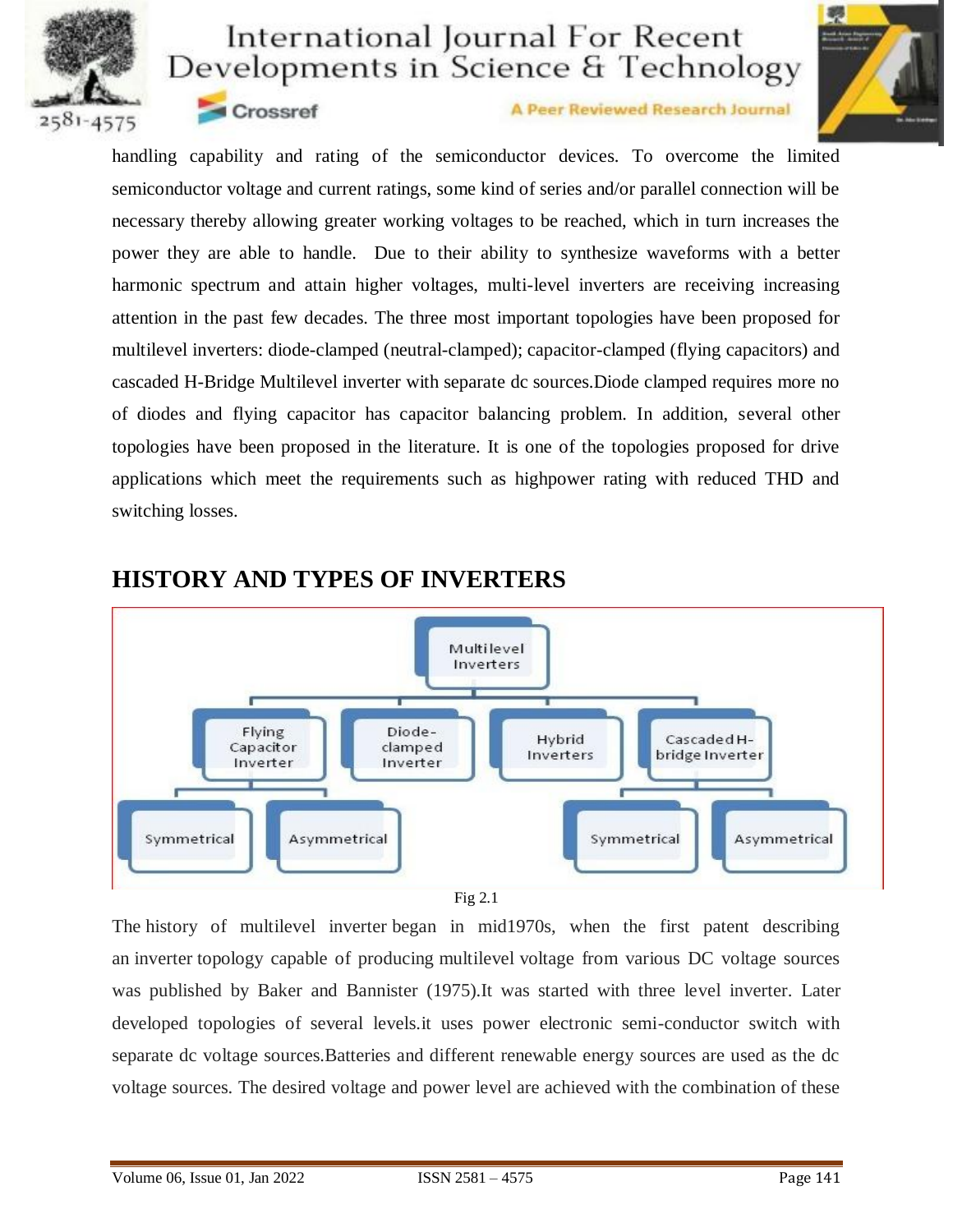



Crossref

A Peer Reviewed Research Journal

structures. Power electronic inverters are widely used in industrial power conversion systems both for utility and drives applications.

#### **2.1 TYPES OF INVERTERS:**

Inverter is a power electronic device which will converts power in DC form to AC form at required frequency and voltage output.

Inverters can be classified into two major categories:

**1. Voltage Source Inverter (VSI)** − Voltage source inverter will have stiff DC source voltage, which means that the DC voltage will have limited or zero impedance at the inverter input terminals.

**2. Current Source Inverter (CSI)** − Current source inverter will be supplied with a variable current from a DC source which has high impedance and as a result of this, current waves will not be influenced by the load.

Depending upon phase these are classified into two types:

- a) Single-phase inverters
- b) Three-phase inverters

#### **a) Single phase inverters**

These are of two types

i) Full bridge inverter and

ii) Half bridge inverter.

#### **i)Half Bridge Inverter**

Half Bridge inverter is the basic building block of a full bridge inverter which consists of two switches and each of its capacitors will have a voltage output equal to vdc/2. Additionally, switches will be complementing each other i.e. if one is switched ON the other will go OFF.

#### **ii) Full Bridge Inverter**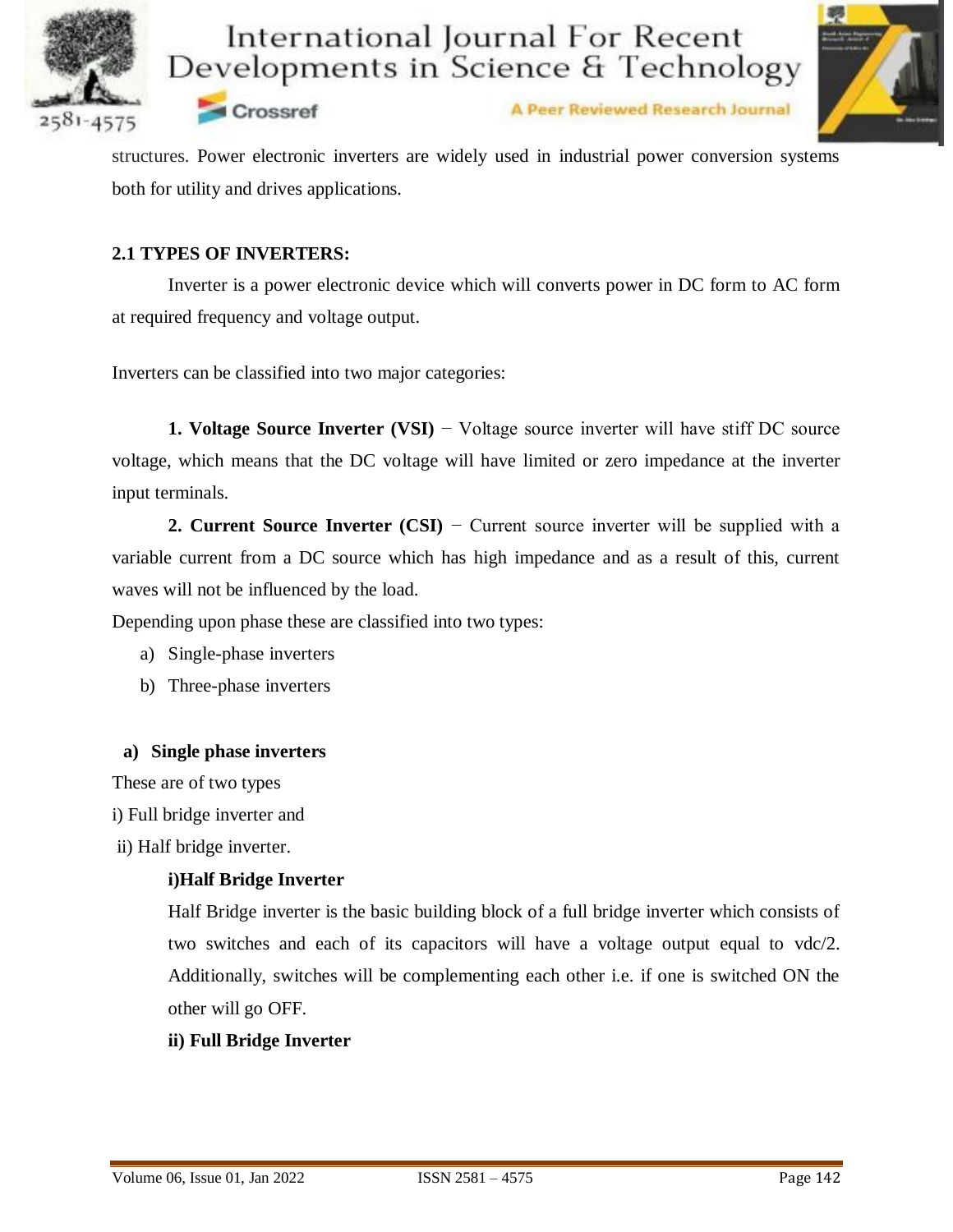





Full Bridge inverter circuit used to convert DC to AC and it uses the closing and opening the switches in the right sequence for the conversion. It includes four types operating states according to the closed switches.

#### **b) Three Phase Inverter**

Crossref

A three-phase inverter is used to convert the DC input into a three-phase AC output. The main three arms of three phase inverter are delayed by an angle of 120° while creating a threephase AC supply.

#### **2.2 TYPES OF MULTILEVEL INVERTERS:**

Construction of multilevel inverter is used to create a sinusoidal ac voltage waveform from several dc voltage levels. The output voltage waveform has more steps as the voltage levels increases and a staircase voltage waveform is obtained.

There are essentially three types of multilevel inverters:

- 1) CascadedH-Bridge
- 2) Diode-Clamped
- 3) Flying-Capacitor

#### **1) Cascaded H-Bridge Multilevel Inverter**

Cascaded H-Bridge multilevel inverter can be used to both single phase and three phase conversions. At least three voltage levels are required for a multilevel inverter. The advantages of the cascaded inverter are: They require lesser components to obtain the output voltage levels when compared to diode clamped and flying capacitor inverters, possibility of optimized circuit design and packaging, no need of extra clamping diodes and capacitors and switching losses and stresses can be reduced with the help of soft switching techniques. The disadvantage of the cascaded inverter is that for real power transmission, they need separate dc voltage sources.

#### **H- Bridge cell:**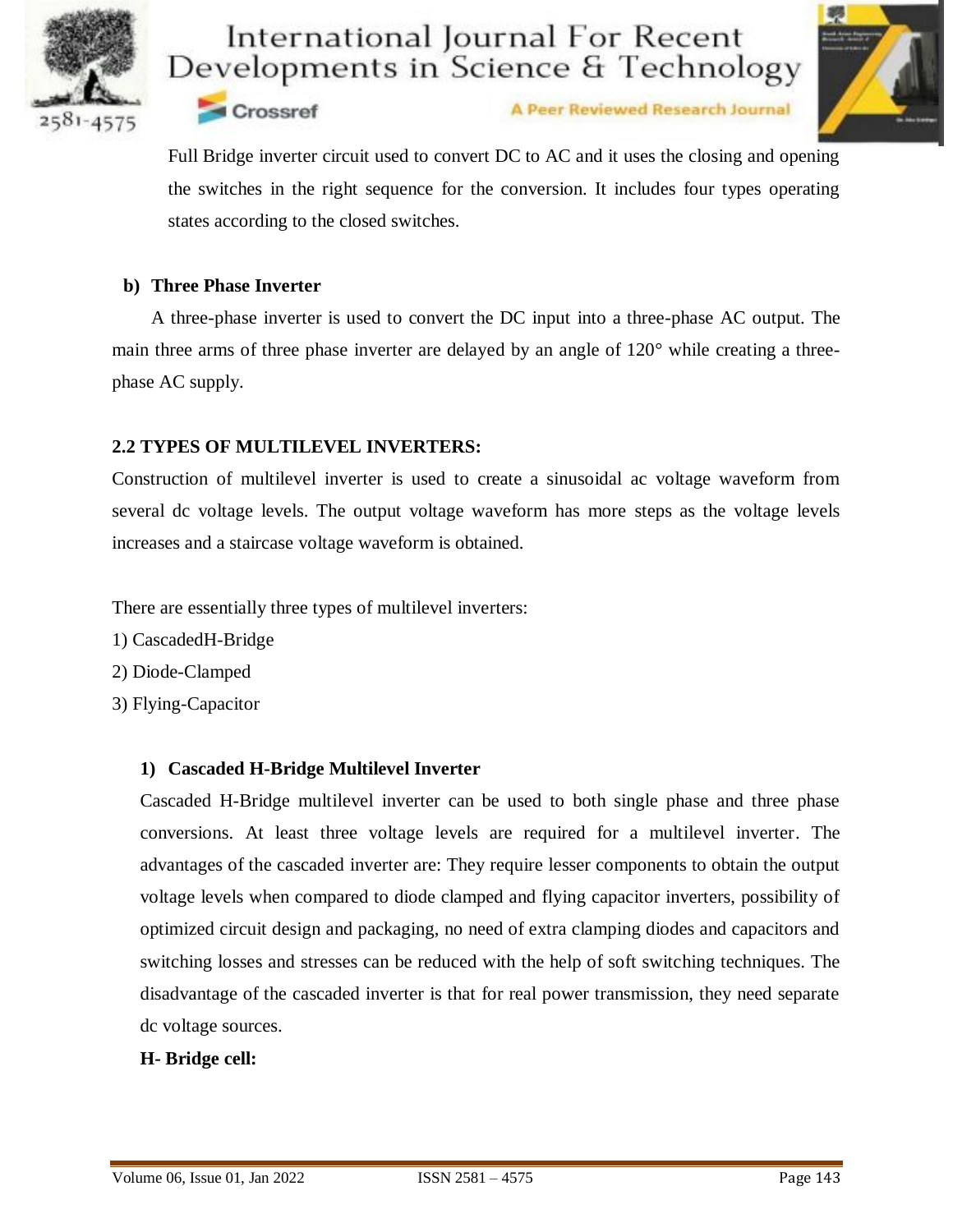



A Peer Reviewed Research Journal

Each H-Bridge cell consists of four switches and four diodes, like every H-Bridge, different combinations of switch positions to determine different voltages such as positive, negative and zero voltages. Two switching combinations are present at zero voltages.

#### **2) Diode Clamped Multilevel Inverter**

**Crossref** 

The most commonly used multilevel topology is the diode clamped inverter, in which thediode is used as the clamping device to clamp the dc bus voltage so as to achieve steps in the output voltage. The neutral point converter proposed by Nabae, Takahashi, and Akagi in 1981was essentially a three-level diode-clamped inverter. Later these are developed for applications like static VAR compensation and adjustable speed. The advantages are capacitors can be pre-charged as a group and Efficiency is high for fundamental frequency switching and When the number of levels is high enough, harmonic content will be low enough to avoid the need for filters. The disadvantages are: Real power flow is difficult for a single inverter because the intermediate dc levels will tend to overcharge or discharge without precise monitoring andcontrol. The number of clamping diodes required is quadratically related to the number of levels.

#### **3) Flying Capacitor Multilevel Inverter**

The capacitor clamped inverter alternatively known as flying capacitor was proposed byMeynard and Foch in 1992. The structure of this inverter is similar to that of the diodeclamped inverter except that instead of using clamping diodes, the inverter uses capacitors in their place. The flying capacitor involves series connection of capacitor clamped switching cells. This topology has a ladder structure of dc side capacitors, where the voltage on each capacitor differs from that of the next capacitor. The voltage increment between two adjacent capacitor legs gives the size of the voltage steps in the output waveform.

**Advantages:** Added clamping diodes are not needed. It has switching redundancy within the phase, which can be used to balance the flying-capacitors so that only one dc source is needed and the required number of voltage levels can be achieved without the use of the transformer.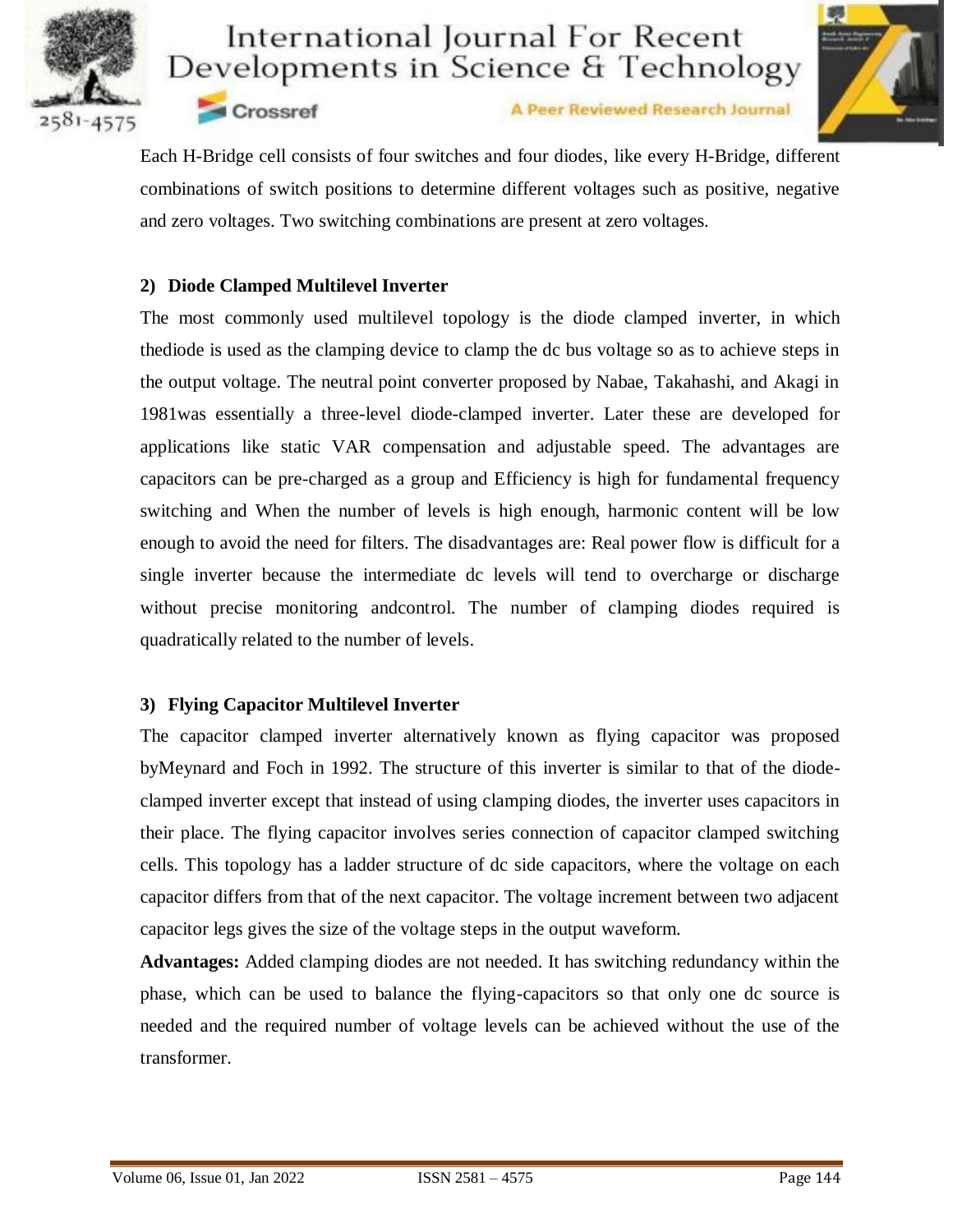



A Peer Reviewed Research Journal

**Disadvantages:** Control is complicated to track the voltage levels for all of the capacitors. Pre-charging all of the capacitors to the same voltage level and startup are complex. Switching utilization and efficiency are poor for real power transmission.

## **CASCADED H-BRIDGE MULTILEVEL INVERTER**

Crossref

One more alternative for a multilevel inverter is the cascaded multilevel inverter or seriesHbridge inverter. The series H-bridge inverter appeared in 1975. Cascaded multilevelinverter was not fully realized until two researchers, Lai and Peng. They patented it andpresented its various advantages in 1997. Since then, the CMI has been utilized in a wide range of applications. With its modularity and flexibility, the CMI shows superiority in high-power applications, especially shunt and series connected FACTS controllers. The CMI synthesizes its output nearly sinusoidal voltage waveforms by combining many isolated voltage levels. By adding more H-bridge converters, the amount of VAR can simply increased without redesign the power stage, and build-in redundancy against individual H-bridge converter failure can be realized. A series of single-phase full bridges makes up a phase for the inverter. A three-phase CMI topology is essentially composed of three identical phase legs of the series-chain of H-bridge converters, which can possibly generate different output voltage waveforms and offers the potential for AC system phase-balancing. This feature is impossible in other VSC topologies utilizing a common DC link. Since this topology consists of series power conversion cells, the voltage and power level may be easily scaled. The dc link supply for each full bridge converter is provided separately, and this is typically achieved using diode rectifiers fed from isolated secondary windings of a three-phase transformer. Phase-shifted transformers can supply the cells in medium-voltage systems in order to provide high power quality at the utility connection.

#### **3.1 OPERATION OF CASCADED MULTILEVEL INVERTER:**

The converter topology is based on the series connection of single-phase inverters with separate dc sources. Fig. 3.1 shows the power circuit for one phase leg of a three-level, five-level and seven-level cascaded inverter. The resulting phase voltage is synthesized by the addition of the voltages generated by the different cells. In a 3-level cascaded inverter each single-phase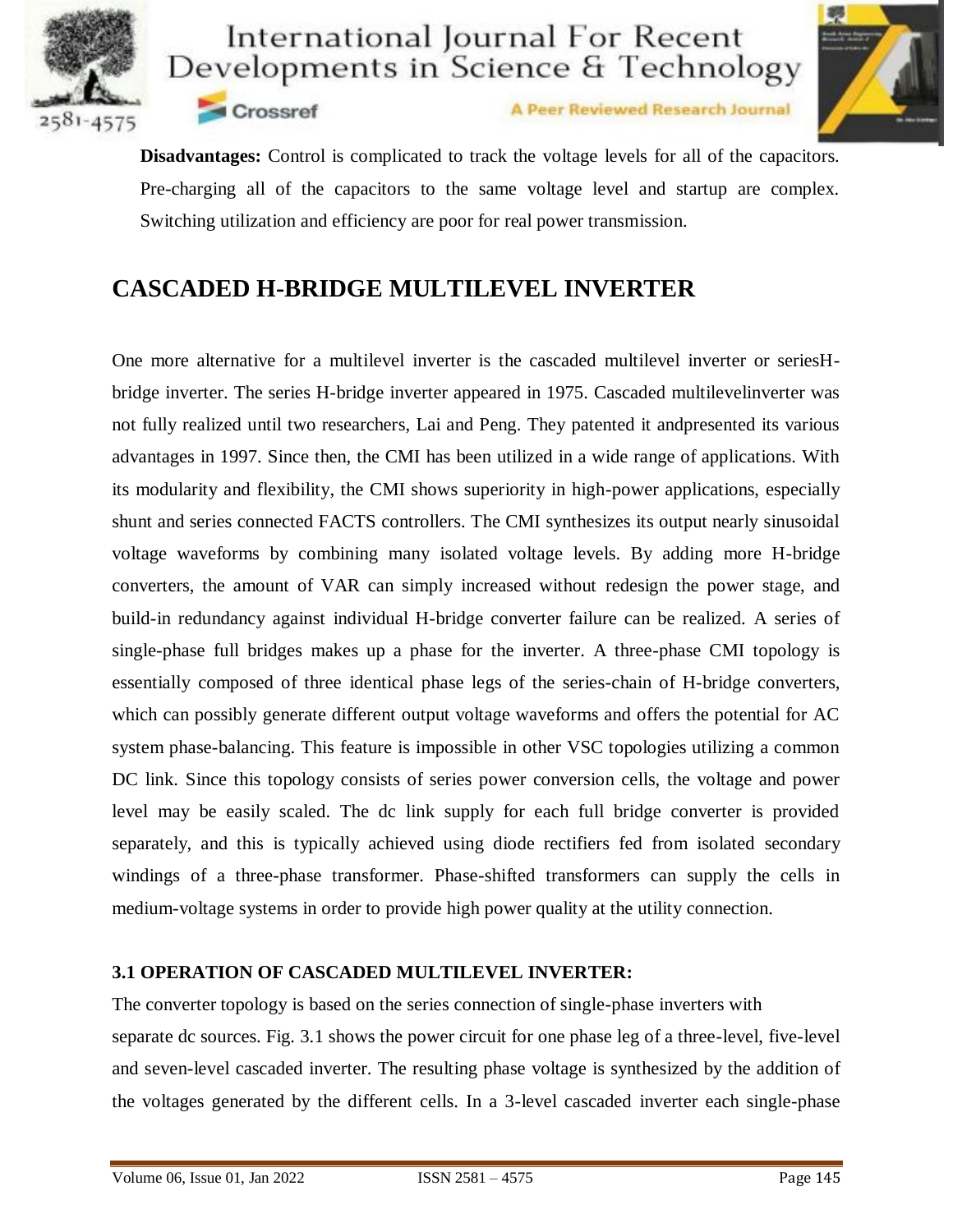



Crossref

A Peer Reviewed Research Journal

full-bridge inverter generates three voltages at the output:  $+V_{DC}$ , zero,  $-V_{DC}$  (zero, positive dc voltage, and negative dc voltage). This is made possible by connecting the capacitors sequentially to the ac side via the power switches. The resulting output ac voltage swings from-DC to +DC with three levels, -2Vdc to +2Vdc with five-level and -3Vdc to +3Vdc with sevenlevel inverter. The staircase waveform is nearly sinusoidal, even without filtering.

#### **3.2 OPERATION OF SYMMETRICAL CHBMLI:**

Symmetrical Cascaded H Bridge Inverter(SCHB-MLI) topology.In this Circuit, when Misfit



Controlled Switch is Turned On, the DC Voltage Source and MOSFET Controlled Switch is connected in series, so that the current flows from DC Source to MOSFET and the Diode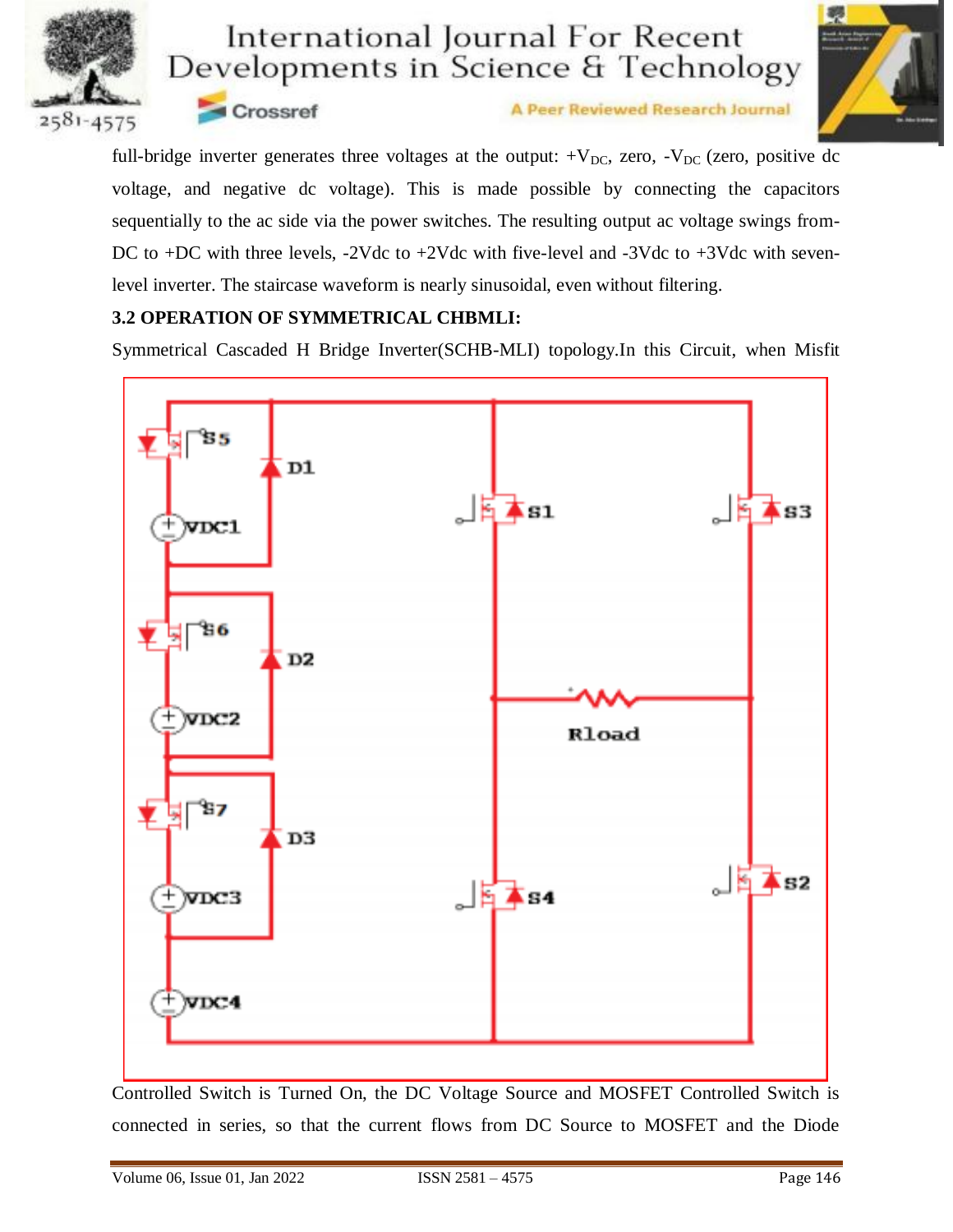



Crossref

A Peer Reviewed Research Journal

becomes Reverse biased Condition. When MOSFET controlled Switch is turned OFF, the Current flows via diode and the diode is forward biased.The Circuit needs four DC voltage source,7 switches and 3 diodes. The 4 DC source are equal with Voltage of 100VDC, and this circuit will generate Nine Level output voltage of 400VDC, 300VDC, 200VDC, 100VDC, 0VDC, -100VDC, -200VDC, -300VDC, -400VDC respectively.

| ⊏⊟⊏फेर                  |                   |            |            |     |     |     |     |
|-------------------------|-------------------|------------|------------|-----|-----|-----|-----|
| Vo                      | S1                | S2         | S3         | S4  | S5  | S6  | S7  |
| Vdc                     | ON                | ON         | OFF        | OFF | ON  | ON  | ON  |
| 3Vdc/4                  | ON                | ON         | <b>OFF</b> | OFF | OFF | ON  | ON  |
| 2Vdc/4                  | ON                | ON         | <b>OFF</b> | OFF | OFF | OFF | ON  |
| Vdc/4                   | ON                | ON         | OFF        | OFF | OFF | OFF | OFF |
| 0                       | OFF               | ON         | ON         | OFF | OFF | OFF | OFF |
| Vdc/4                   | OFF               | <b>OFF</b> | ON         | ON  | OFF | OFF | OFF |
| 2Vdc/4                  | OFF               | OFF        | ON         | ON  | OFF | OFF | ON  |
| 3Vdc/4                  | OFF               | <b>OFF</b> | ON         | ON  | OFF | ON  | ON  |
| Vdc                     | OFF               | OFF        | ON         | ON  | ON  | ON  | ON  |
| $+$ $\times$ $\times$ 3 | $\blacksquare$ D3 |            |            |     |     |     |     |

Fig. 5. Output Voltage level  $V_{ab} = 6V_{dc}/7$  to generate the Switching Sequence

Fig 3.2

Fig 3.1 Table 3.1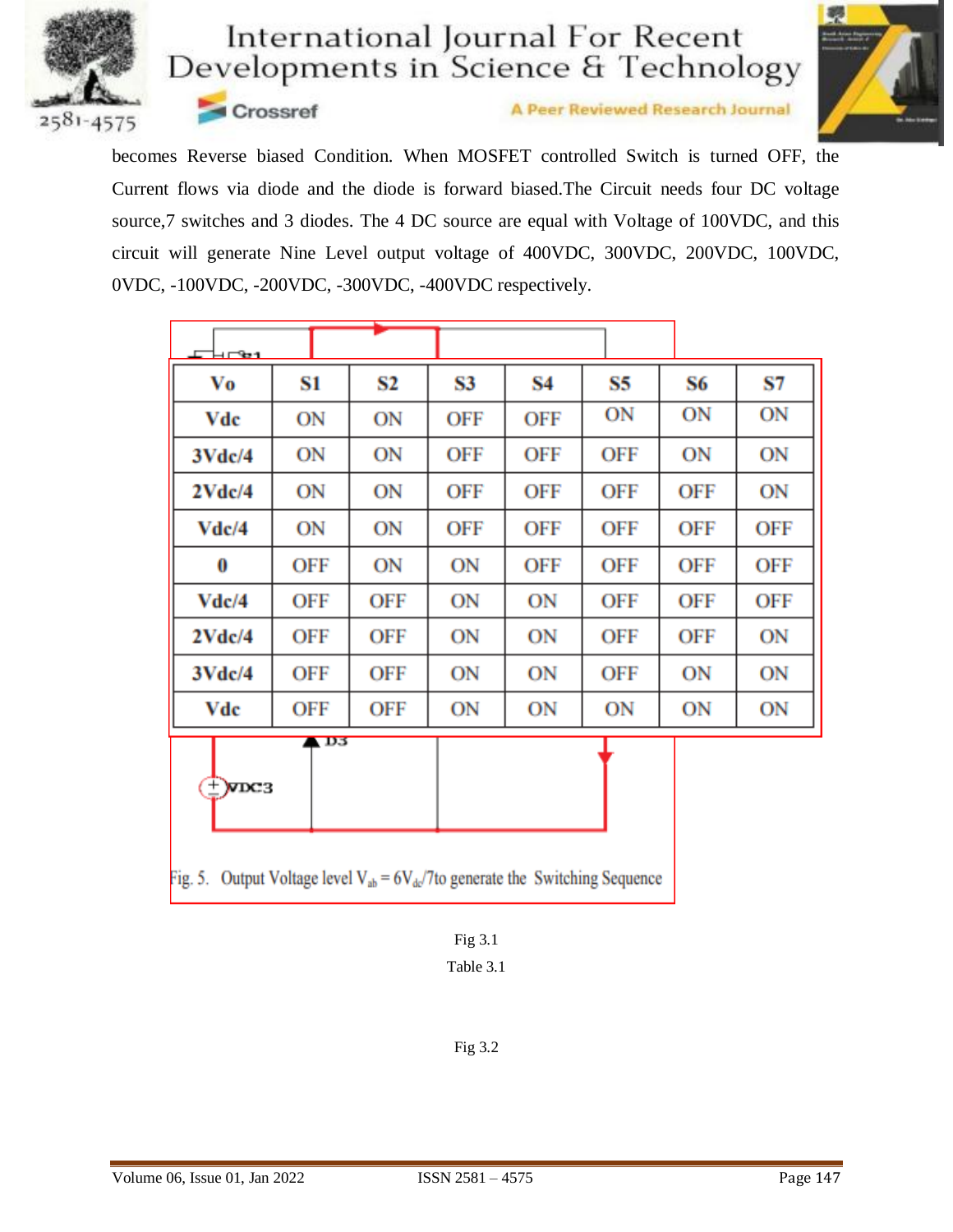



2581-4575



**A Peer Reviewed Research Journal** 



Fig. 6. Output Voltage level  $V_{ab} = 5V_{dc}/7$  to generate the Switching Sequence

Fig3.3



Fig 3.4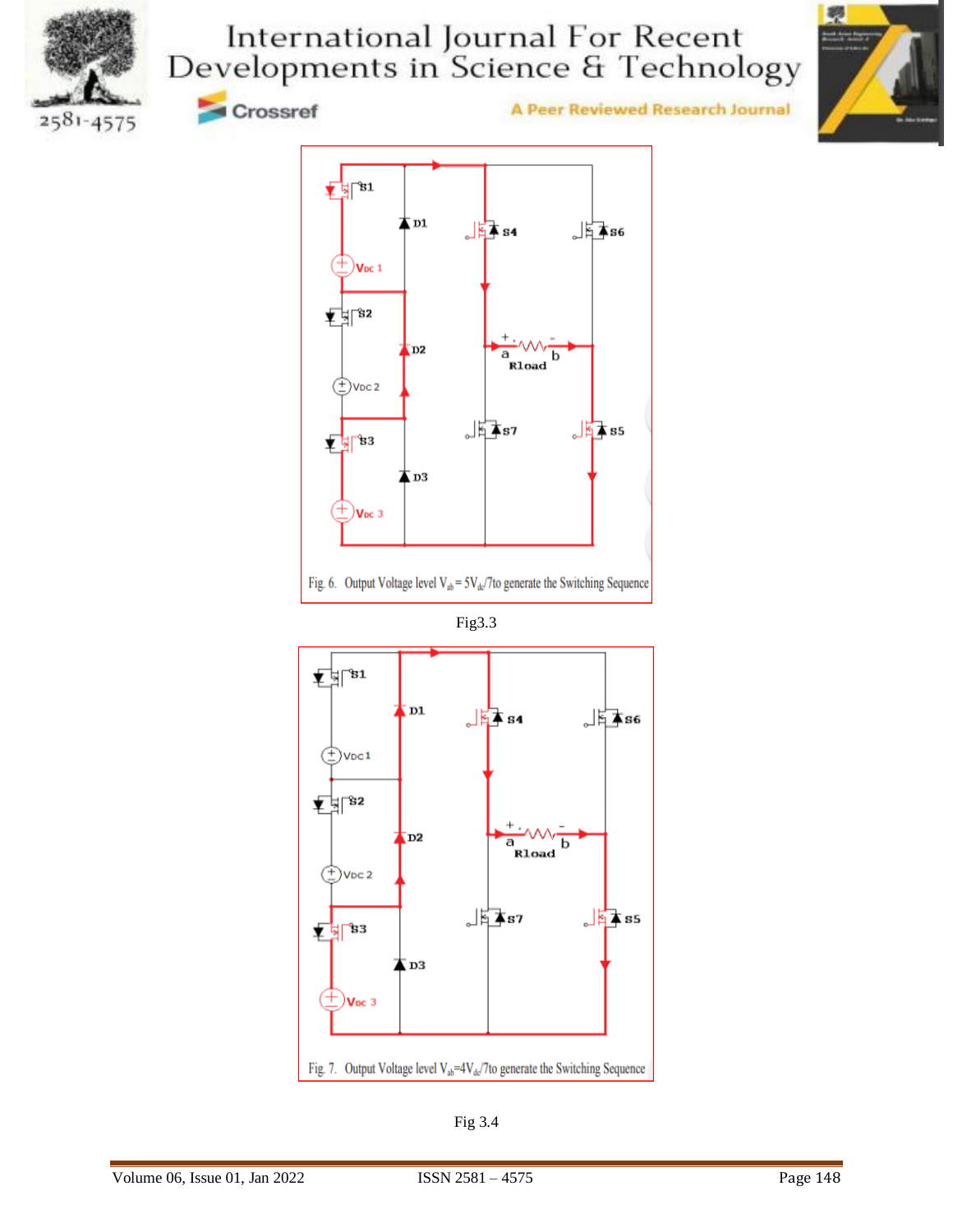



Crossref



## **3.4 ADVANTAGES AND DISADVANTAGES OF CASCADED MULTILEVEL INVETER:**

#### **Advantages:**

a) The regulation of the DC buses is simple.

b) Modularity of control can be achieved. Unlike the diode clamped and capacitor clamped inverter where the individual phase legs must be modulated by a central controller, the fullbridge inverters of a cascaded structure can be modulated separately.

c) Requires the least number of components among all multilevel converters to achieve

the same number of voltage levels.

d) Soft-switching can be used in this structure to avoid bulky and lossy resistor-Capacitor-diode snubbers.

#### **Disadvantages:**

a) Communication between the full-bridges is required to achieve the synchronization of reference and the carrier waveforms.

b) Needs separate dc sources for real power conversions, and thus its applications are somewhat limited.

### **DIODE-CLAMPED MULTILEVEL INVERTER**

The main concept of this inverter is to use diodes and provides the multiple voltage levels through the different phases to the capacitor banks which are in series. A diode transfers a limited amount of voltage, thereby reducing the stress on other electrical devices. The maximum output voltage is half of the input DC voltage. It is the main drawback of the diode clamped multilevel inverter. This problem can be solved by increasing the switches, diodes, capacitors. Due to the capacitor balancing issues, these are limited to the three levels. This type of inverters provides high efficiency because of the fundamental frequency used for all the switching devices and it is a simple method of the back to back power transfer systems

#### **4.1 OPERATION OF DIODE-CLAMPED MULTILEVEL INVERTER:**

The most commonly used multilevel topology is the diode clamped inverter, in which the diode is used as the clamping device to clamp the dc bus voltage so as to achieve steps in the output voltage. Thus, the main concept of this inverter is to use diodes to limit the power devices voltage stress. The voltage over each capacitor and each switch is  $V_{dc}$ . An n level inverter needs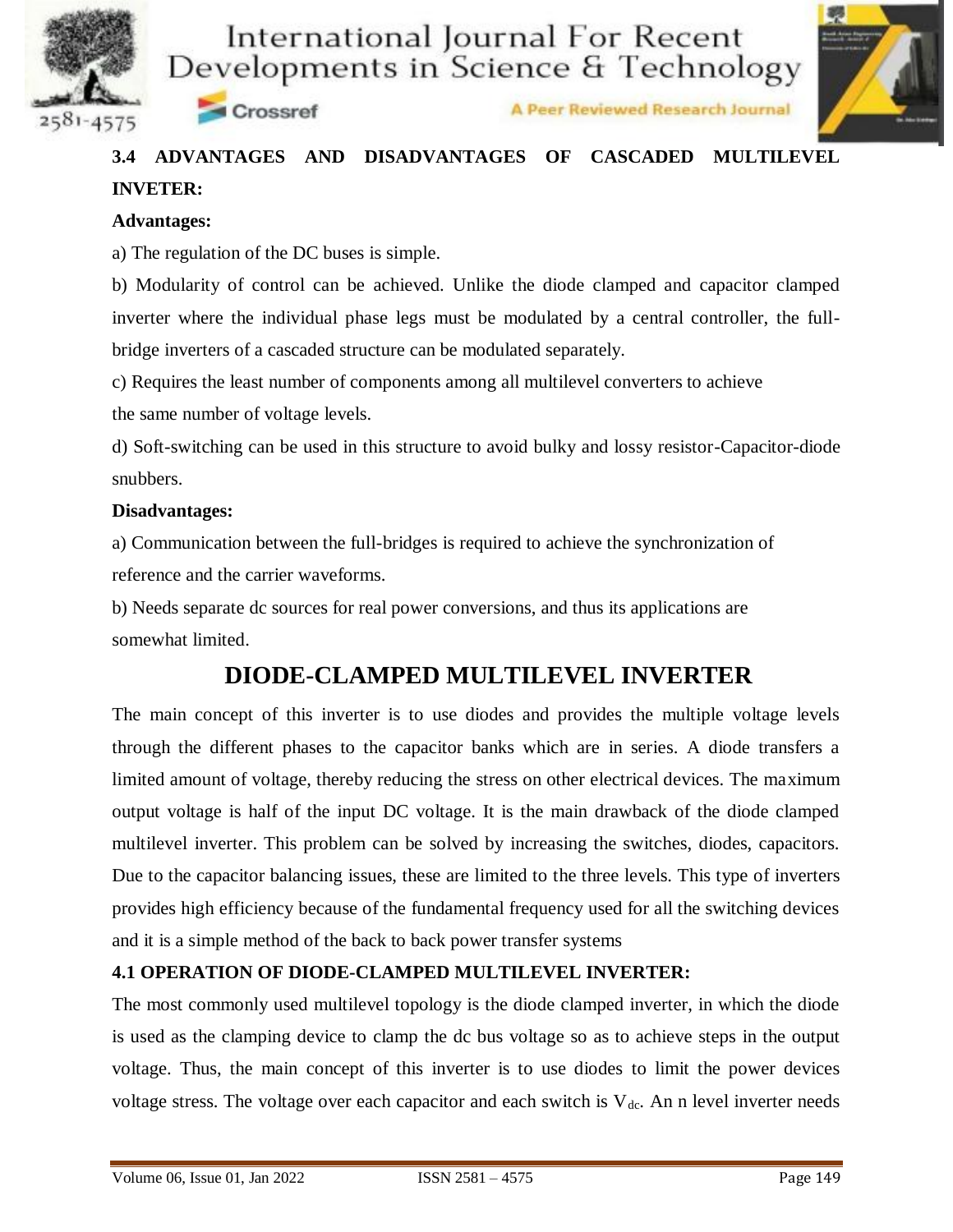

**Crossref** 

## International Journal For Recent Developments in Science & Technology



A Peer Reviewed Research Journal

(n-1) voltage sources, 2(n-1) switching devices and (n-1) (n-2) diodes. By increasing the number of voltage levels the quality of the output voltage is improved and the voltage waveform becomes closer to sinusoidal waveform.

 Figure.4.1 shows a three-level diode-clamped converter in which the dc bus consists of two capacitors,  $C_1$ ,  $C_2$ . For dc-bus voltage  $V_{dc}$ , the voltage across each capacitor is  $V_{dc}/2$  and each device voltage stress will be limited to one capacitor voltage level  $V_{dc}/2$  through clamping diodes. The order of numbering of the switches for phase a is  $S_1$ ,  $S_2$ ,  $S_1$  ' and  $S_2$  '. To explain how the staircase voltage is synthesized, the neutral point n is considered as the output phase voltage reference point. If switching sequence as given in table 5.1. State condition 1 means switch ON and 0 means switch OFF.

| Table 4. |  |
|----------|--|
|----------|--|

| V ()        | $\mathbf{D}2$ |  |
|-------------|---------------|--|
| $V_{DC/2}$  |               |  |
|             |               |  |
| $-V_{DC/2}$ |               |  |

There are three switch combinations to synthesize three-level voltages across a and n. Voltage level  $V_{an} = V_{dc}/2$ , turn on the switches  $S_1$ and $S_2$ . Voltage level  $V_{an} = 0$ , turn on the switches  $S_2$  and  $S_1'$ . Voltage level  $V_{an} = -V_{d} / 2$  turn on the switches  $S_1'$ ,  $S_2'$ . Figure. 2 (b) shows a five-level diodeclamped converter in which the dc bus consists of four capacitors,  $C_1$ ,  $C_2$ ,  $C_3$ , and  $C_4$ . For dc-bus voltage  $V_{dc}$ , the voltage across each capacitor is  $V_{dc}/4$  and each device voltage stress will be limited to one capacitor voltage level  $V_{dc}/4$  through clamping diodes. The order of numbering of the switches for phase a is  $S_1$ ,  $S_2$ ,  $S_3$ ,  $S_4$ ,  $S_1$ ',  $S_2$ ',  $S_3$ ' and  $S_4$ '. For example to have  $V_{d0}/2$  in the output, switches  $S_1$  to  $S_4$  should conduct at the same time. For each voltage level four switches should conduct. As it can be seen in Table.4.1 the maximum output voltage in the output is half of the DC source. It is a drawback of the diode clamped multilevel inverter. This problem can be solved by using a two times voltage source or cascading two diode clamped multilevel inverters. The output voltage of a 5-level diode clamped multilevel inverter all of the voltage level should have the same voltage value. The switching angles should be calculated in such a way that the THD of the output voltage becomes as low as possible. The switching angle calculation method that is used in this thesis is the harmonic elimination method. In this method the lower dominant harmonics can be eliminated by choosing calculated switching angles. Table5.2 shows the output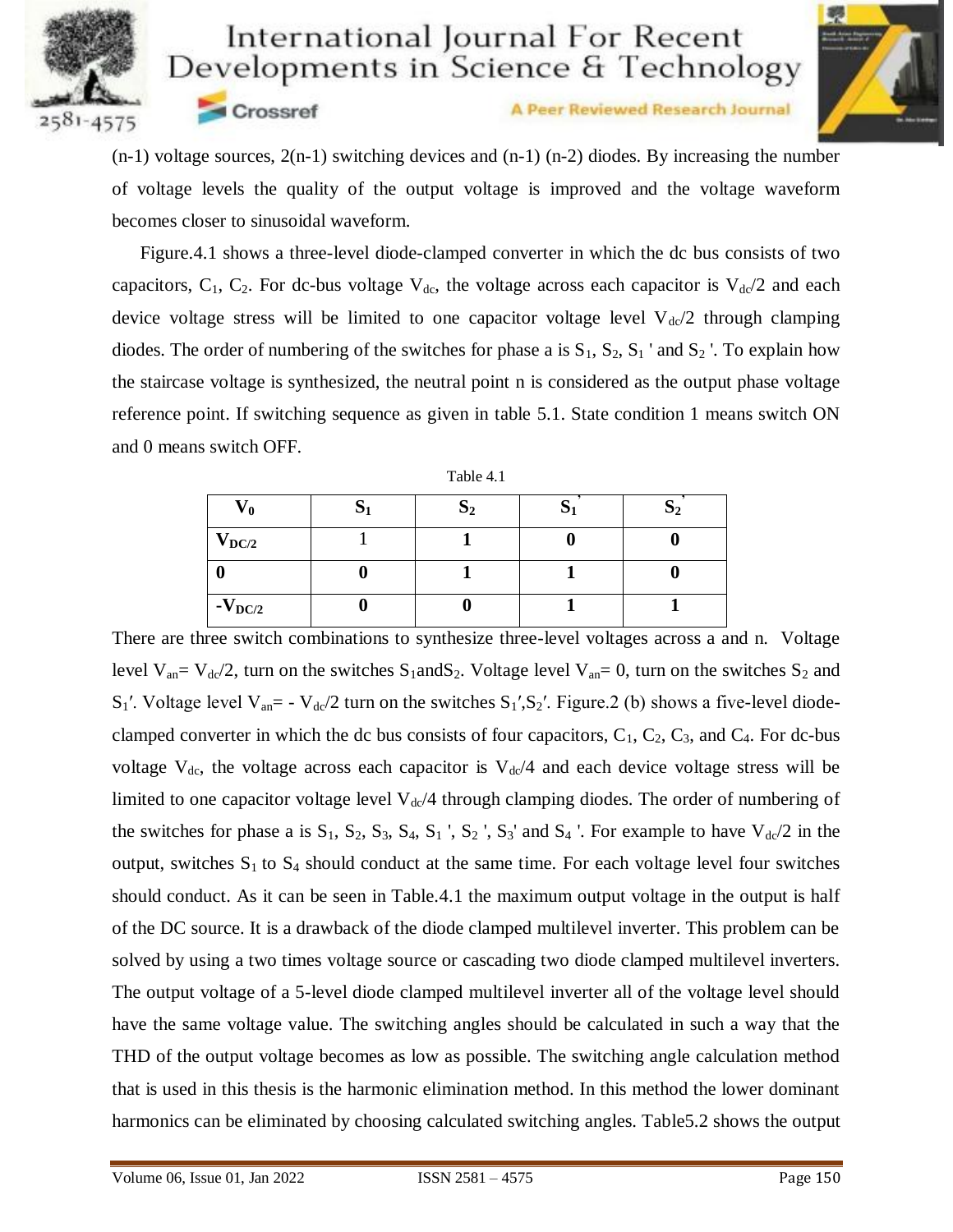

Crossref

# International Journal For Recent Developments in Science & Technology



**A Peer Reviewed Research Journal** 

voltage levels and the corresponding switch states for one phase of the chosen five level DCMLI. The switches are arranged into 4 pairs  $(S_1, S_1)$ ,  $(S_2, S_2)$ ,  $(S_3, S_3)$ ,  $(S_4, S_4)$ . If switching sequence as given in table 5.2. State condition 1 means switch ON and 0 means switch OFF.

| $\mathbf{V_0}$ | U<br>$\mathbf{D}$ | S <sub>2</sub> | $S_3$ | $\mathbf{C}$<br>$\mathbf{D}$ 4 | S <sup>2</sup> | $S'_2$ | S <sub>3</sub> | S' |
|----------------|-------------------|----------------|-------|--------------------------------|----------------|--------|----------------|----|
| $V_{DC/2}$     |                   |                |       |                                |                |        |                |    |
| $V_{DC/4}$     |                   |                |       |                                |                |        |                |    |
| 0              |                   |                |       |                                |                |        |                |    |
| $V_{DC/4}$     |                   |                |       |                                |                |        |                |    |
| $V_{DC/2}$     |                   |                |       |                                |                |        |                |    |

Table 5.2

The steps to synthesis the five level phase a output voltage in this work are as follows:

- 1. For phase a output voltage of  $V_{an}=0$ , two upper switches  $S_3$ ,  $S_4$  and two lower switches  $S_1$ and  $S_2$  ' are turned on.
- 2. For an output voltage of  $V_{an}=V_{dc}/4$ , three upper switches  $S_2$ ,  $S_3$ ,  $S_4$  and one lower switch  $S_1$ are turned on.
- 3. For an output voltage of  $V_{an}=V_{dc}/2$ , all upper switches  $S_1$  through  $S_4$  are turned on.
- 4. To obtain the output voltage of  $V_{an} = -V_{dc}/4$ , upper switch  $S_4$  and three lower switches  $S_1$ ',  $S_2$ ' and  $S_3$ 'are turned on.
- 5. For an output voltage of  $V_{an} = -V_{dc}/2$ , all lower switches  $S_1$ ' through  $S_4$ ' are turned on.

The phase a output voltage Van has five states:  $V_{dc}/2$ ,  $V_{dc}/4$ , 0, -  $V_{dc}/4$  and -  $V_{dc}/2$ .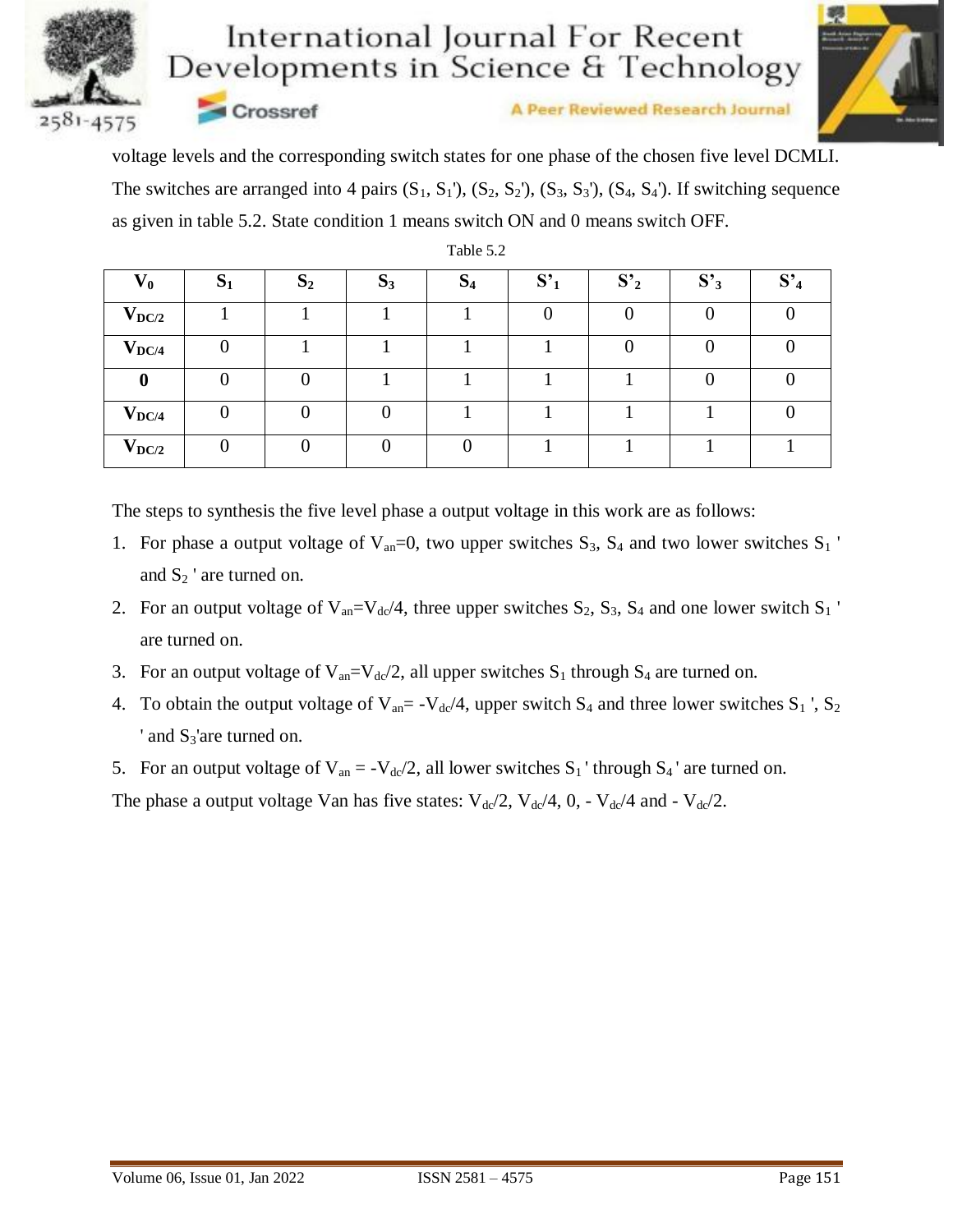





 $\mathbf{1}$ 

Crossref



A Peer Reviewed Research Journal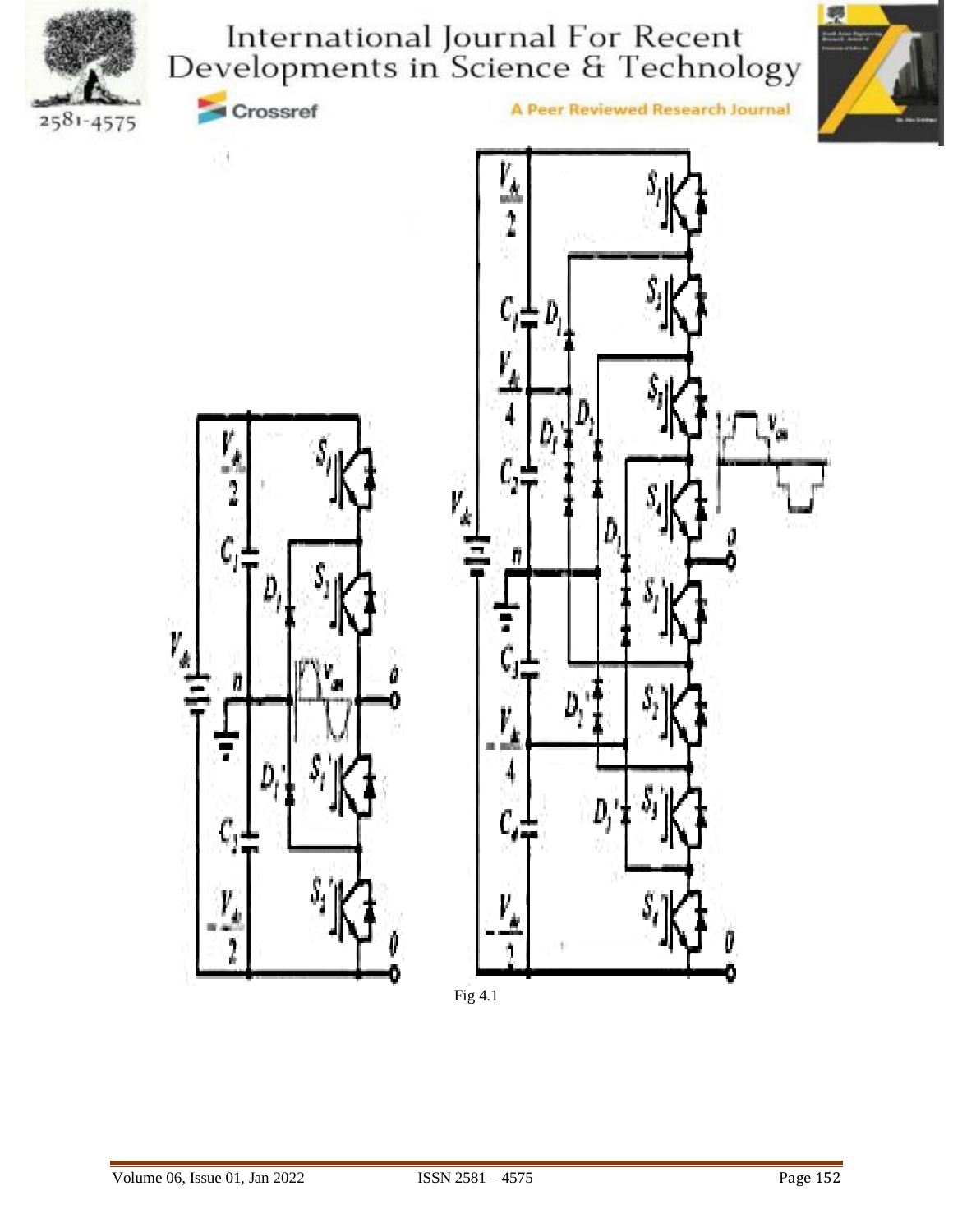



A Peer Reviewed Research Journal

## **4.2 ADVANTAGES AND DISADVANTAGES OF DIODE-CLAMPED MULTILEVEL INVERTER:**

#### **Advantages:**

- 1. Minimum capacitance requirement of the converter due to sharing of a common bus DC voltage by all three phases. As a result this topology is suitable for high voltage back-to-back interconnections and adjustable speed drives.
- 2. The capacitors can be pre-charged as a group.

crossref

- 3. If switching is done at fundamental frequency then the efficiency of inverter is high. 4. Less number of devices is needed as compared to cascaded H-Bridge topology.
- 4. These inverters can be used as back to back inverters.

#### **Disadvantages:**

- 1. Flow of real power is difficult for single inverter as intermediate DC levels will tend to discharge and overcharge without precise monitoring and control.
- 2. The number of clamping diodes required is quadratically related to the number of levels, determination of which for high number of output levels can become complex.
- 3. System is not flexible, reconfiguration of inverter cannot be done on occurrence of fault and as a result this topology is not redundant, i.e., if any switch gets damaged, the whole inverter gets offline

| <b>PARAMETERS</b>     | <b>CHBMLI</b>     | <b>DCMLI</b>      | <b>FCMLI</b>      |
|-----------------------|-------------------|-------------------|-------------------|
| No. of Levels         | 5                 | 5                 | 5                 |
| Modulation            | Level Shifted PWM | Level Shifted PWM | Level Shifted PWM |
| Strategy              |                   |                   |                   |
| No. of                | 8                 | 8                 | 8                 |
| Triangular            |                   |                   |                   |
| <b>Waves Required</b> |                   |                   |                   |
| No. of                | $\overline{2}$    | $\overline{2}$    |                   |
| Sinusoidal            |                   |                   |                   |
| <b>Waves Required</b> |                   |                   |                   |

## **CONCLUSION**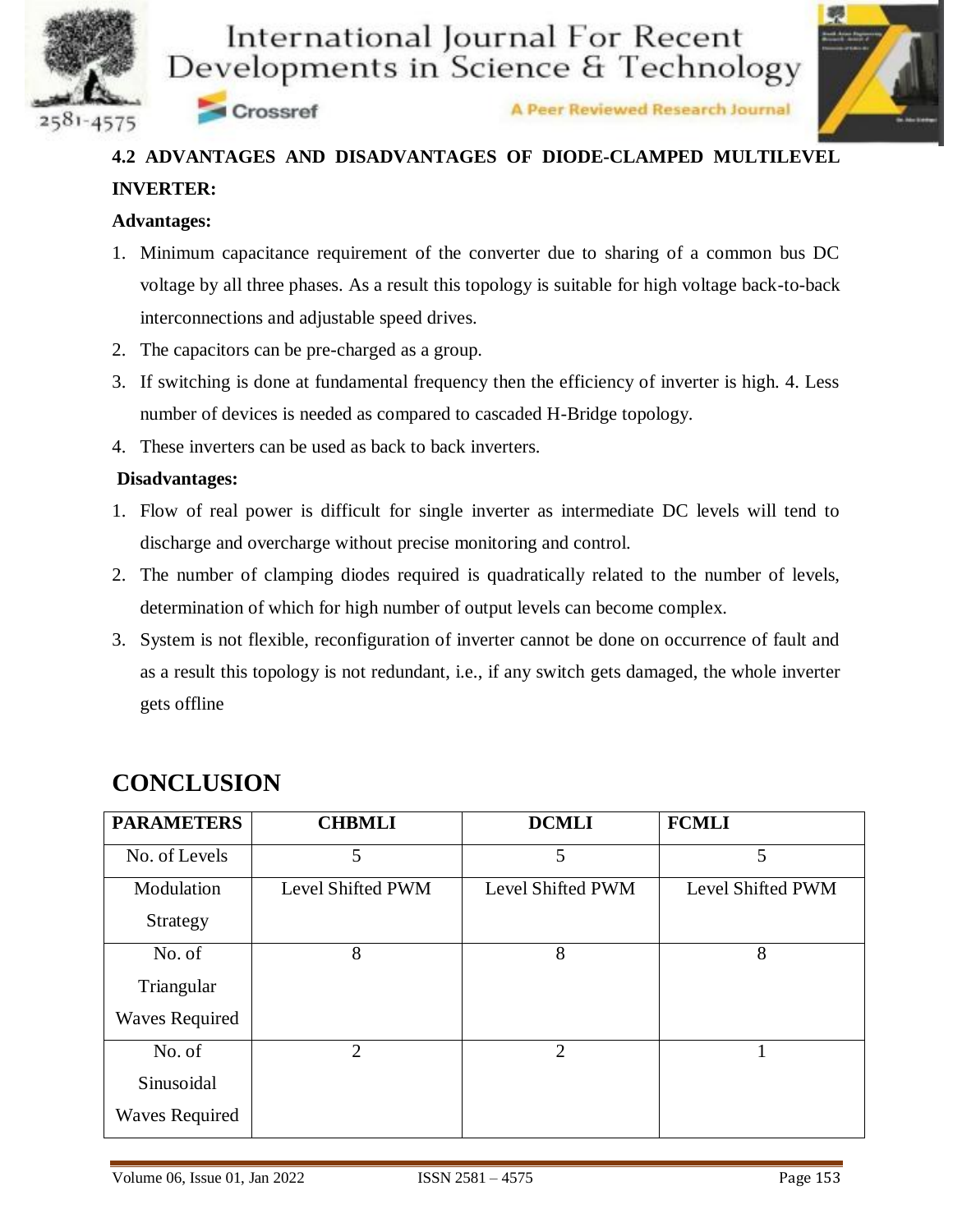

A Peer Reviewed Research Journal



2581-4575

Crossref

| Extra logic gates  | required                     | none                      | none                     |
|--------------------|------------------------------|---------------------------|--------------------------|
| required           |                              |                           |                          |
| <b>Current THD</b> | 15.90%                       | 17.48%                    | 17.82%                   |
| No. of             | $\overline{0}$               | 24 diodes+ 4 split        | 12 capacitors+4 split    |
| Uncontrollable     |                              | capacitors                | capacitors               |
| Devices            |                              |                           |                          |
| Required           |                              |                           |                          |
| No. of Voltage     | $\overline{4}$               | 1                         | 1                        |
| Sources            |                              |                           |                          |
| Required           |                              |                           |                          |
| Output voltage     | $\sqrt{5}Vs$                 | $\sqrt{5}Vs$              | $\sqrt{5}Vs$             |
|                    | $\overline{2}$               | 4                         | 4                        |
| EX:Input voltage   | 200V                         | 200V                      | 200V                     |
| Output voltage     | 200V, 100V, 0, 100V, 200V    | 100V,50V,0,-50V,-         | 100V,50V,0,-50V,-100V    |
| levels             |                              | 100V                      |                          |
| advantages         | 1. The regulation of the     | 1.Low<br>cost and<br>less | 1.electromagnetic        |
|                    | DC buses is simple.          | components due to less    | compatibility<br>(EMC)   |
|                    | 2. We get same switching     | number of capacitors.     | problems<br>be<br>can    |
|                    | frequencies for all the      | 2. Can be operated on     | reduced.                 |
|                    | switches.                    | <b>SDCS</b>               | 2. Each branch can be    |
|                    | 3.Modular<br>structure<br>is |                           | analyzed independently   |
|                    | easier to analyze            | 3. These inverters can    | Input<br>3.<br>current-  |
|                    | 4. Requires<br>the<br>least  | be used as back to back   | Multilevel<br>converters |
|                    | number of components         | inverters.                | can draw input current   |
|                    | multilevel<br>all<br>among   |                           | with low distortion.     |
|                    | converters to achievethe     |                           | 4.lower<br>switching     |
|                    | same number of voltage       |                           | frequency usually means  |
|                    | levels.                      |                           | lower switching loss and |
|                    |                              |                           | higher efficiency.       |
|                    |                              |                           |                          |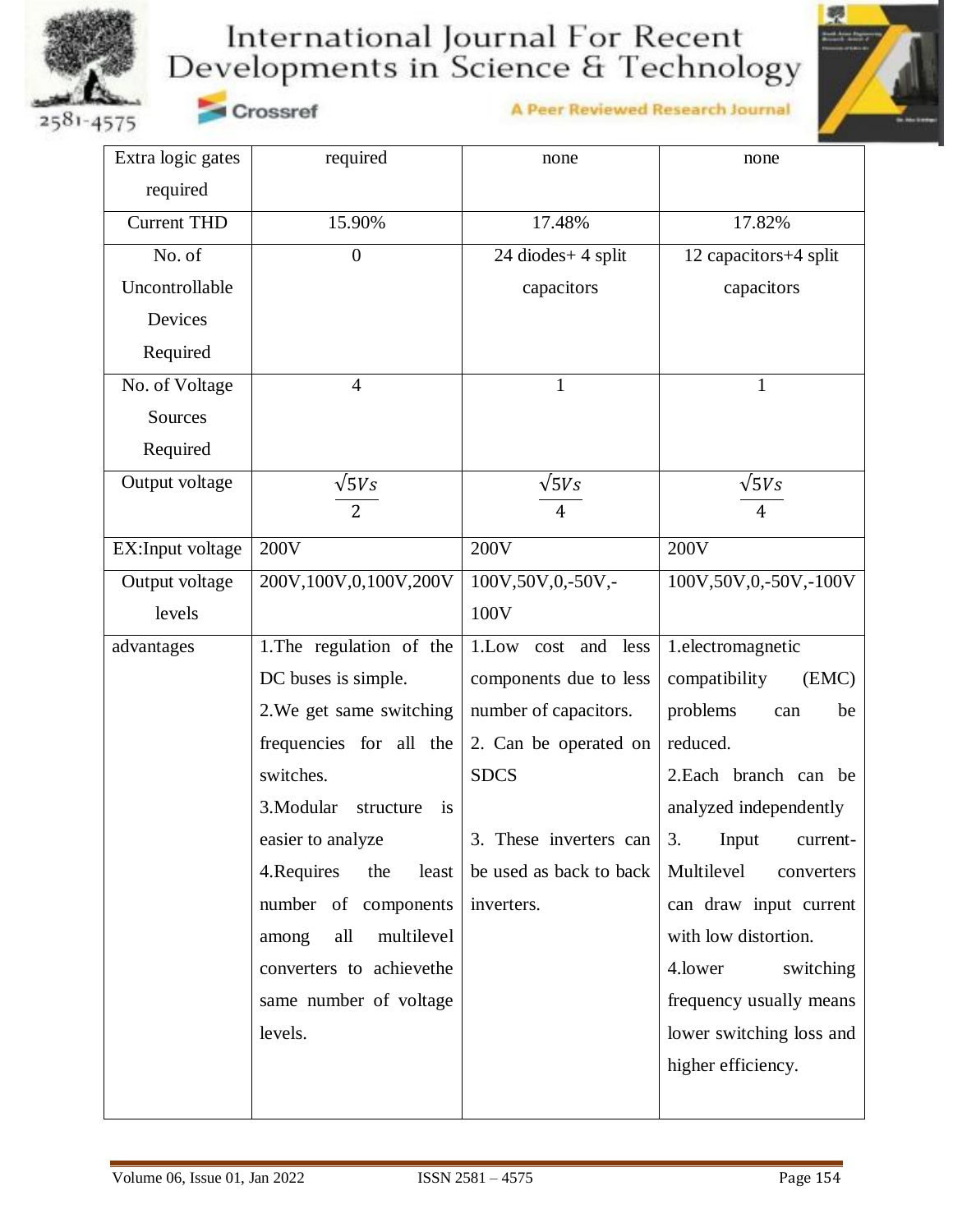



2581-4575

Crossref

A Peer Reviewed Research Journal

| disadvantages | 1.Communication             | 1. For more than three $\vert$ 1. Complex start-up |                                     |
|---------------|-----------------------------|----------------------------------------------------|-------------------------------------|
|               | between the full-bridges    | levels,<br>the<br>charge                           | 2.Lower<br>Switching                |
|               | is required to achieve the  | balance gets disturbed.                            | efficiency                          |
|               | synchronization of          | 2. Output voltage gets                             | 3. Capacitors<br>are                |
|               | reference and the carrier   | limited.                                           | expensive than diodes               |
|               | waveforms.                  | The number<br>3.<br>of                             | 4. Voltage control across           |
|               | 2. Needs separate dc        | clamping<br>diodes                                 | all the capacitors<br>$\frac{1}{1}$ |
|               | sources for real power      | required<br>is                                     | difficult                           |
|               | conversions, and thus its   | quadratically related to                           |                                     |
|               | applications are            | the number of levels,                              |                                     |
|               | somewhat limited.           | determination of which                             |                                     |
|               |                             | for high number of                                 |                                     |
|               |                             | levels<br>output<br>can                            |                                     |
|               |                             | become complex.                                    |                                     |
| Applications  | PV, Fuel cells, Motor       | drive<br>Motor                                     | drive<br>Motor                      |
|               | drive<br>system,<br>battery | system, STATCOM                                    | system, STATCOM                     |
|               | system                      |                                                    |                                     |
|               |                             |                                                    |                                     |

#### **REFERENCES:**

[1] Anjali Krishna R. and Dr L Padma suresh "A brief review on multilevel inverter topologies" Conference on Circuit, Power and Computing Technologies [ICCPCT] 2016.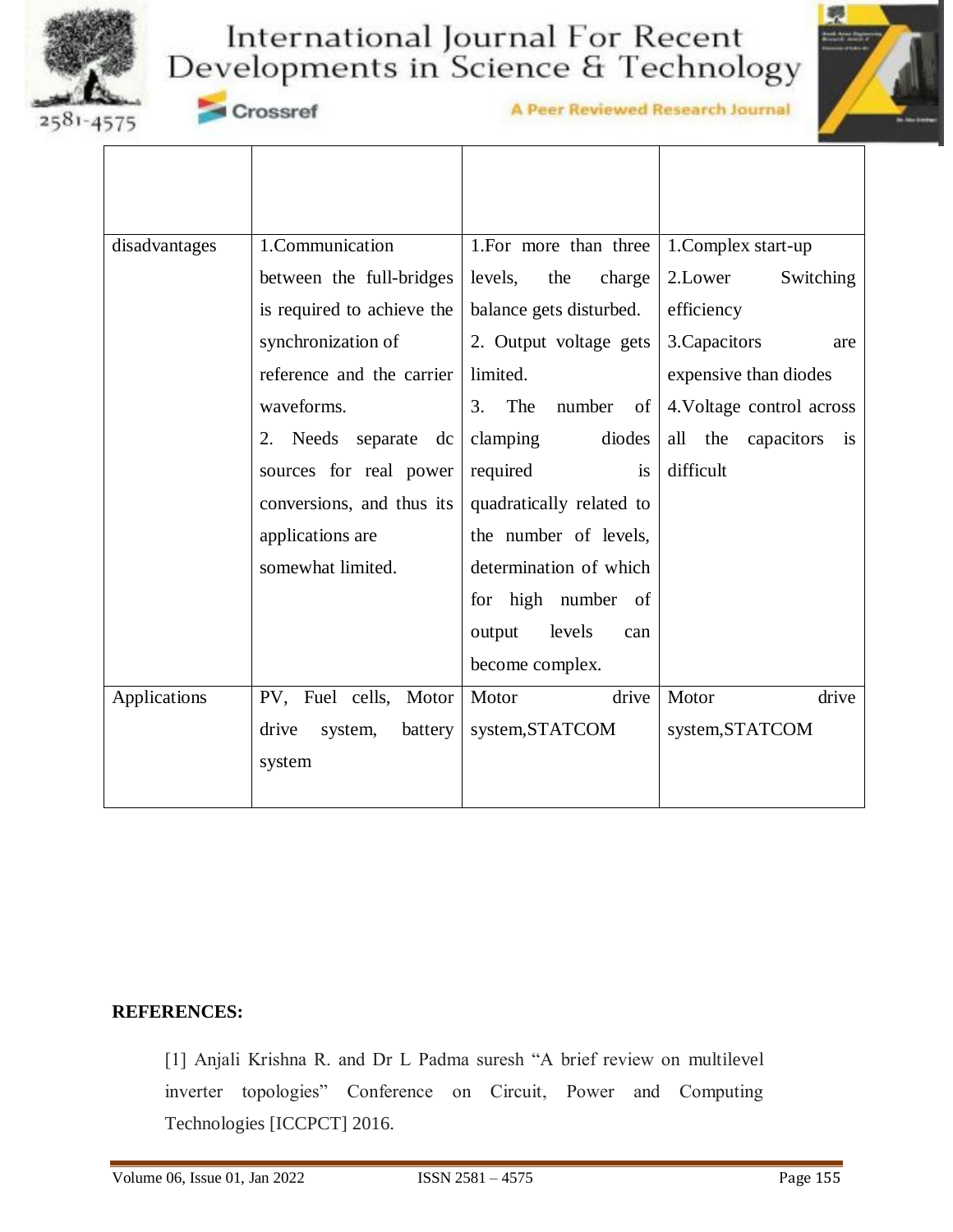



Crossref

A Peer Reviewed Research Journal

[2] AddagatlaNagaraju and AkkelaKrishnaveni "Modified Multilevel Inverter Topology with Minimum Number of Switches" IJSTE International Journal of Science Technology & Engineering volume 3 issue 09 March 2017

[3] Amol K. Koshti and M.N. Rao "A Brief review on multilevel inverter topologies" 2017 International Conference on Data Management, Analytics and Innovation (ICDMAI),2017.

[4] Mayuresh Dave "A Comparative Study of Photovoltaic (PV) based Diode Clamped Multilevel Inverter (DCMLI)" 2013.

[5] Pravin T. JadhavSwapnilY.Gadgune, and Lohit R. Chaudhary "Implementation of Shunt APF based on Diode Clamped and Cascaded H-Bridge Multilevel Inverter" IEEE 2015.

[6] Y. Sato, M. Kawasaki, and T. Ito "A Diode-Clamped Multilevel Inverter with Voltage Boost Function" 8th International Conference on Power Electronics - ECCE Asia May 30-June 3, 2011.

[7] Zahra Malekjamshidi and Mohammad Jafari "A Comparative Study on Characteristics of Major Topologies of Voltage Source Multilevel Inverters" 2014 IEEE Innovative Smart Grid Technologies - Asia (ISGT ASIA) 2014.

[8] P.Kobrel and J.Pavelka "Study Model of Flying Capacitors Multilevel Inverter" International Power Electronics and Motion Control Conference, EPEPEMC 2012.

[9] Fang Z. Peng, Wei Qian, and Dong Cao "Recent Advances in Multilevel Converter/Inverter Topologies and Applications" International Power Electronics Conference 2010.

[10] RekhaAgarwal "A New Multilevel Inverter for Grid Connection of PV Modules" IEEE 2016.

[11] Kamaldeep Boora and Jagdish Kumar "General topology for asymmetrical